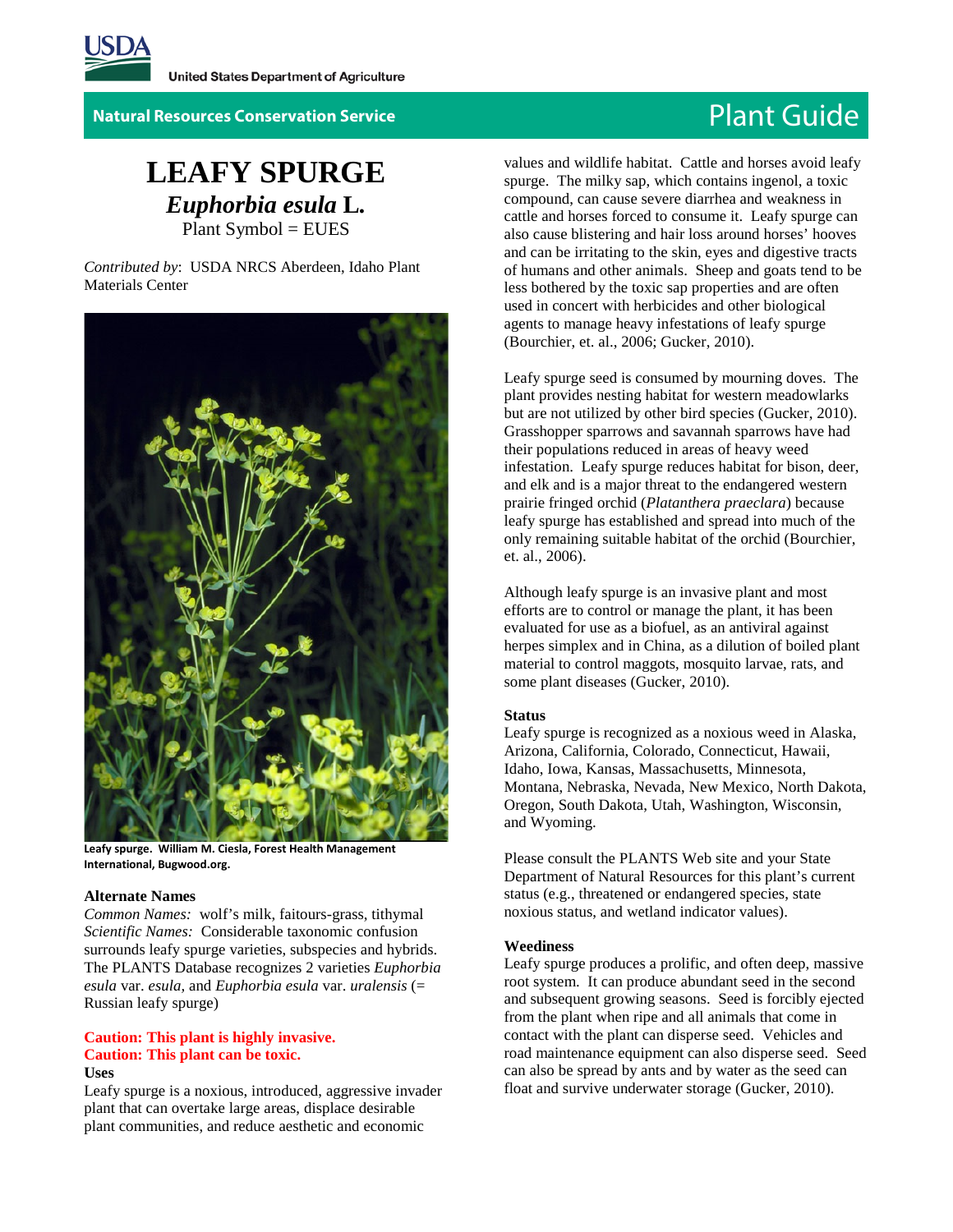This plant is weedy and invasive in many regions and habitats and will displace desirable vegetation if not properly managed. Please consult with your local NRCS Field Office, Cooperative Extension Service office, state natural resources department, or state agriculture department regarding its status and use. Weed information is also available from the PLANTS Web site at http://plants.usda.gov/. Please consult the Related Web Sites on the Plant Profile for this species for further information.

# **Description**

*General*: Leafy spurge is a member of the spurge (Euphorbiaceae) family. It is a strongly rooted (often growing in clumps), introduced broadleaf weed that grows 30-70 cm tall. The roots can extend to soil depths of up to 4.5 m. It does not have morphologically structured runners or rhizomes as some have reported but does exhibit shoot-bud production by roots (Gucker, 2010). The plants are glabrous and erect with numerous leaves and the stems ooze a milky sap when damaged. The principal leaves are alternate, broadly linear to narrowly oblong, 3-9 cm long and 3-8 mm wide and essentially 1-nerved. The leaves just below the flowers are heart-shaped. The inflorescence is an umbel with showy yellowish-green colored bracts that are flared horn-like on each side. Flowers are greatly reduced and lack both sepals and petals. A central female flower is surrounded by five groups of male flowers. The fruit is a small, 3-chambered capsule 3-3.5 mm long and the seed is ellipsoid, 2-2.5 mm long, and mostly smooth (Cronquist et. al., 1997; Gucker, 2010). When seed is ripe the capsules explode to eject seeds up to 15 feet from the plant. The seeds have elaisomes (fleshy structures attached to the seed) that aids in dispersal by some ants (Gucker, 2010).



**Leafy spurge seed with elaisomes attached on left 2 seeds. Julia Scher, USDA APHIS PPQ, Bugwood.org.**

There is considerable taxonomic confusion with leafy spurge because multiple introductions into North America resulted in a complex of variable genotypes. The only species recognized to hybridize with leafy spurge is cypress spurge (*Euphorbia cyparissias*). The hybrid is known as *Euphorbia x pseudoesula* (Gucker, 2010).

*Distribution*: Leafy spurge is native to Europe and Asia and was first reported in Massachusetts in 1827, likely established from contaminated soil from ship ballasts. Contaminated crop seed including oats, smooth brome and alfalfa brought by European settlers accelerated the spread westward into North America. Leafy spurge is abundant in the northern Great Plains and prairie regions of Canada. It has been found in 35 states with the most extensive infestations in the mid-western and western states of Minnesota, North Dakota, South Dakota, Nebraska, Colorado, Idaho, Montana, and Wyoming as well as the southern portions of all six provinces in Canada (Bouchier, et, al., 2006). By 2005, leafy spurge had infested approximately 5 million acres in the United States (Gucker, 2010). For current distribution, please consult the Plant Profile page for this species on the PLANTS Web site.

*Habitat*: Leafy spurge is found in many different habitats from streambanks to dry, upland sites and invades disturbed and undisturbed areas including pastures, abandoned cropland, roadsides, woodlands, riparian communities, meadows and mountain ridges (USDA Forest Service 2012).

# **Adaptation**

In Europe, leafy spurge is often found on sandy soils. In North America it is found on fine to coarse textured, and on moist to dry soils but is most aggressive under dry conditions where competition from desirable plants is reduced. Leafy spurge can tolerate temperatures from -  $50-100^\circ$ + F and annual precipitation ranging from 7-25 inches. Soil texture and fertility can affect growth and distribution of leafy spurge roots. In fine textured soils leafy spurge roots are thicker (greater branching) in the top 6 inches of soil and on coarse textured soils, roots are thicker with less branching at soil depths greater than 30 inches. High levels of soil nitrogen can reduce the biomass of leafy spurge roots with greater root concentrations closer to the soil surface (Gucker, 2010).

#### **Establishment**

Leafy spurge reproduces by seed and from root sprouting. First-year plants do not produce seeds. Seed dormancy is controlled by the seed coat and is overcome by warm, moist conditions with temperature ranging from 79-82° F. Most seedlings emerge early in the spring often following heavy precipitation. Seeds planted to a depth of 0.5 and 2 inch depth achieved maximum germination and seeds typically germinate better in fine textured soils than coarse textured soils. Seedlings grow rapidly and are capable of vegetative regeneration within a week of emergence and able to resprout even after being severed 1 inch below the soil surface (Gucker, 2010).

Leafy spurge shoots emerge from established plants from mid-April to early May and flowering begins in late May to mid-June but can extend to later months depending on latitude and environment. In the northeastern states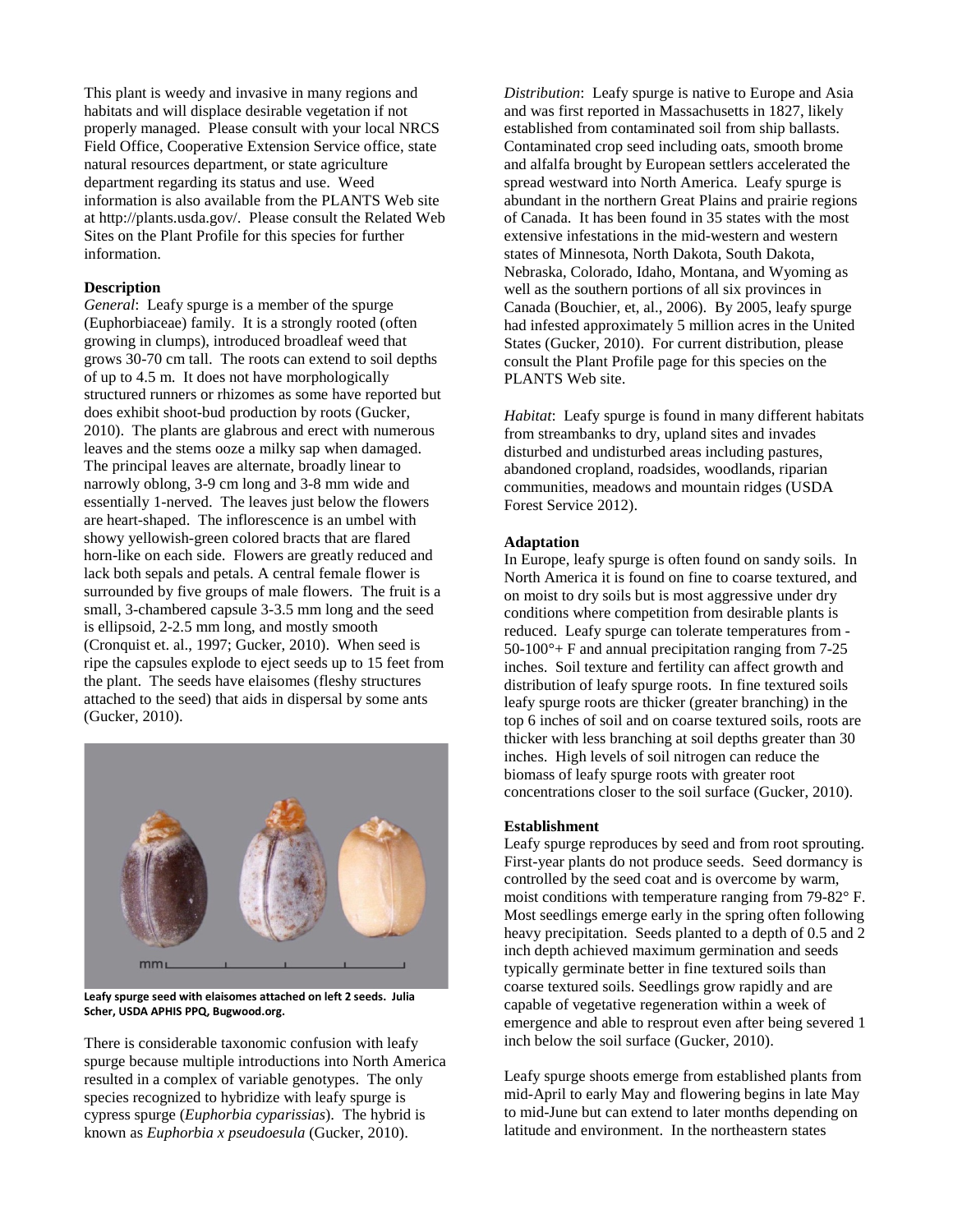flowering may occur until October. Mature seeds develop about 30 days after pollination. Flowers are pollinated primarily by insects and high levels of seed can be produced (up to 3,400 pounds per acre in a Saskatchewan study). Ripe seed is forcibly ejected up to 15 feet from parent plants and seed may remain viable in the soil for up to five years (Gucker, 2010)

Leafy spurge can spread prolifically from the root crown, root buds and root pieces and can occupy a large area in a relatively short time (from 0.5-11 feet annually), and is considered to be more important to the persistence and spread of established stands than from seed production (Gucker, 2010).

Leafy spurge may also exhibit allelopathic properties to inhibit competition from other plants but field studies have not shown allelopathy to be a consistent property of the species (Gucker, 2010).

# **Management**

Leafy spurge stands that are established over large areas are extremely difficult and expensive to eradicate. Early detection and eradication of stands just beginning to occupy otherwise desirable plant communities should be given high priority for treatment. Manage for and maintain healthy plant communities; use of certified weed-free hay, straw, mulch and gravel; detect, map and eradicate new stands as soon as possible; implement monitoring and follow up treatment for missed plants and seedlings; and combine mechanical, cultural, biological, and chemical methods for effective control are all actions that should be considered when planning management of leafy spurge (USDA, Forest Service, 2012).

#### **Environmental Concerns**

Leafy spurge is highly invasive, listed as a noxious weed in many states, is able to establish and persist in many different plant communities, and is difficult to control once it has established in an area.

# **Control**

*Physical:* Physical methods alone are mostly ineffective in controlling leafy spurge. Because of the expansive root system, hand pulling or grubbing are not effective. Hand cutting or mowing can reduce seed production and its competitive ability but will only suppress growth. Plants should be clipped within 4 inches from the ground just before seed set and then repeated throughout the growing season. Flowering parts that have been mowed must be removed and destroyed since seed will ripen if left in place (USDA, Forest Service, 2012).

Tillage can be effective but only when reseeding takes place. Areas that are suitable for tillage and seeding should be tilled at 3 week intervals to a depth of at least 4 inches beginning when leafy spurge begins growth in the spring. If using tillage in conjunction with herbicide application allow plants to grow 4-6 inches tall before spraying and wait at least 1 week after spraying before

resuming tillage. Equipment must be cleaned after field operations to prevent movement of seeds or root parts to uninfested areas (USDA, Forest Service, 2012).

Prescribed fire is not recommended for control of leafy spurge because the plant rapidly regenerates new shoots from the root system. Fire may be used in conjunction with herbicide control or grazing to remove litter which could enhance reseeding efforts (USDA, Forest Service, 2012).

Land managers, road crews, and the public need to be educated to identify noxious species so they can help report suspected infestations and the importance of not travelling through infested sites. Vehicles, humans and livestock should be discouraged from moving through infested areas and to check and remove seeds prior to leaving an infested area to help stop the spread of leafy spurge. Weed screens on irrigation water from infested areas can help prevent seed transportation through irrigation canals (USDA, Forest Service, 2012).

*Chemical:* Long-term control of large, well established leafy spurge stands with herbicides alone usually has not been very successful and is very expensive. A waxy layer on the leaves and stems makes chemical control difficult without the use of surfactants and the roots are able to purge chemicals from the root system (Gucker, 2010). Herbicide application is most effective during the fall because chemicals are more easily transported to the root system after flowering. Picloram (Tordon 22K) has long been used on leafy spurge because of its selective control while allowing grasses to return naturally but is a restricted use herbicide. Aminocyclopyrachlor (Perspective or Streamline) is a newer herbicide that is showing effective control in laboratory testing. Imazapic (Plateau) is effective and especially useful on permeable soils, around trees, or near surface water. Dicamba (Clarity) is less expensive than Picloram products and is not a restricted use herbicide. Glyphosate (Roundup, Rodeo) is a non-selective herbicide that is recommended only in conjunction with grass seeding (USDA, Forest Service, 2012).

Please contact your local agricultural extension specialist or county weed specialist to learn what works best in your area and how to use it safely. Always read label and safety instructions for each control method. Trade names and control measures appear in this document only to provide specific information. USDA NRCS does not guarantee or warranty the products and control methods named, and other products may be equally effective. *Biological:* Grazing of sheep or goats in combination with either herbicide application or use of insects can lower seed production of leafy spurge and decrease its spread. Sheep and goats (especially Angora goats) will readily graze young leafy plants and are not as susceptible to poisoning as other livestock. To maximize suppression of leafy spurge, sheep or goats should graze the plants at a